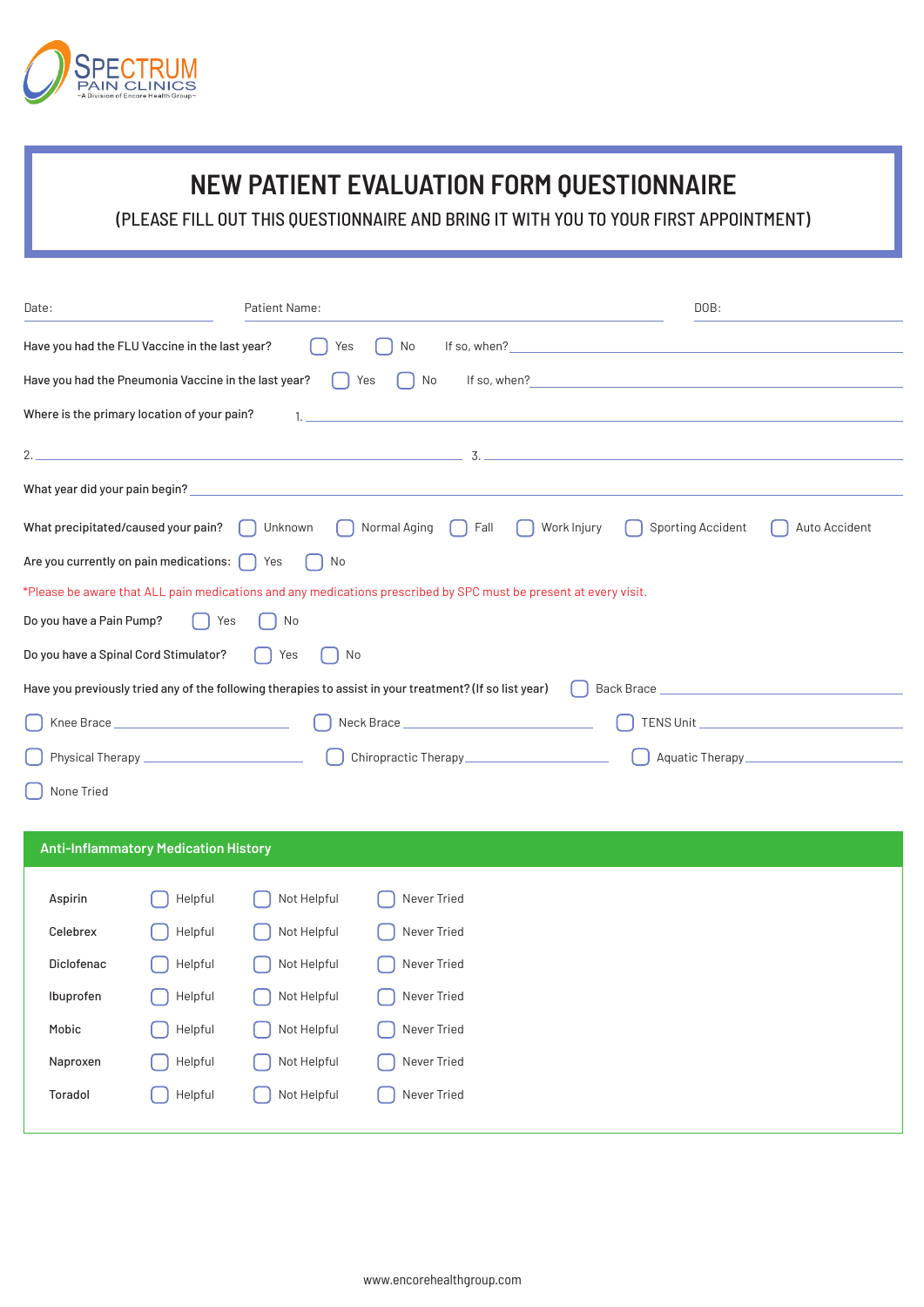|               | <b>Muscle Relaxer Medication History</b> |             |             |
|---------------|------------------------------------------|-------------|-------------|
| Baclofen      | Helpful                                  | Not Helpful | Never Tried |
| Flexeril      | Helpful                                  | Not Helpful | Never Tried |
| Soma          | Helpful                                  | Not Helpful | Never Tried |
| Valium        | Helpful                                  | Not Helpful | Never Tried |
| Robaxin       | Helpful                                  | Not Helpful | Never Tried |
| Zanaflex      | Helpful                                  | Not Helpful | Never Tried |
| Parafon Forte | Helpful                                  | Not Helpful | Never Tried |

## **Narcotic Medication History**

| Codeine            | Helpful | Not Helpful | Never Tried |
|--------------------|---------|-------------|-------------|
| Duragesic          | Helpful | Not Helpful | Never Tried |
| <b>Dilaudid</b>    | Helpful | Not Helpful | Never Tried |
| Hydrocodone        | Helpful | Not Helpful | Never Tried |
| Kadian             | Helpful | Not Helpful | Never Tried |
| Opana              | Helpful | Not Helpful | Never Tried |
| Belbuca            | Helpful | Not Helpful | Never Tried |
| Xtampza            | Helpful | Not Helpful | Never Tried |
| Oxycodone          | Helpful | Not Helpful | Never Tried |
| Morphine IR        | Helpful | Not Helpful | Never Tried |
| Morphine ER        | Helpful | Not Helpful | Never Tried |
| Methadone          | Helpful | Not Helpful | Never Tried |
| Nucynta ER         | Helpful | Not Helpful | Never Tried |
| Nucynta            | Helpful | Not Helpful | Never Tried |
| <b>Butrans</b>     | Helpful | Not Helpful | Never Tried |
| <b>Tramadol ER</b> | Helpful | Not Helpful | Never Tried |
| <b>Oxycontin</b>   | Helpful | Not Helpful | Never Tried |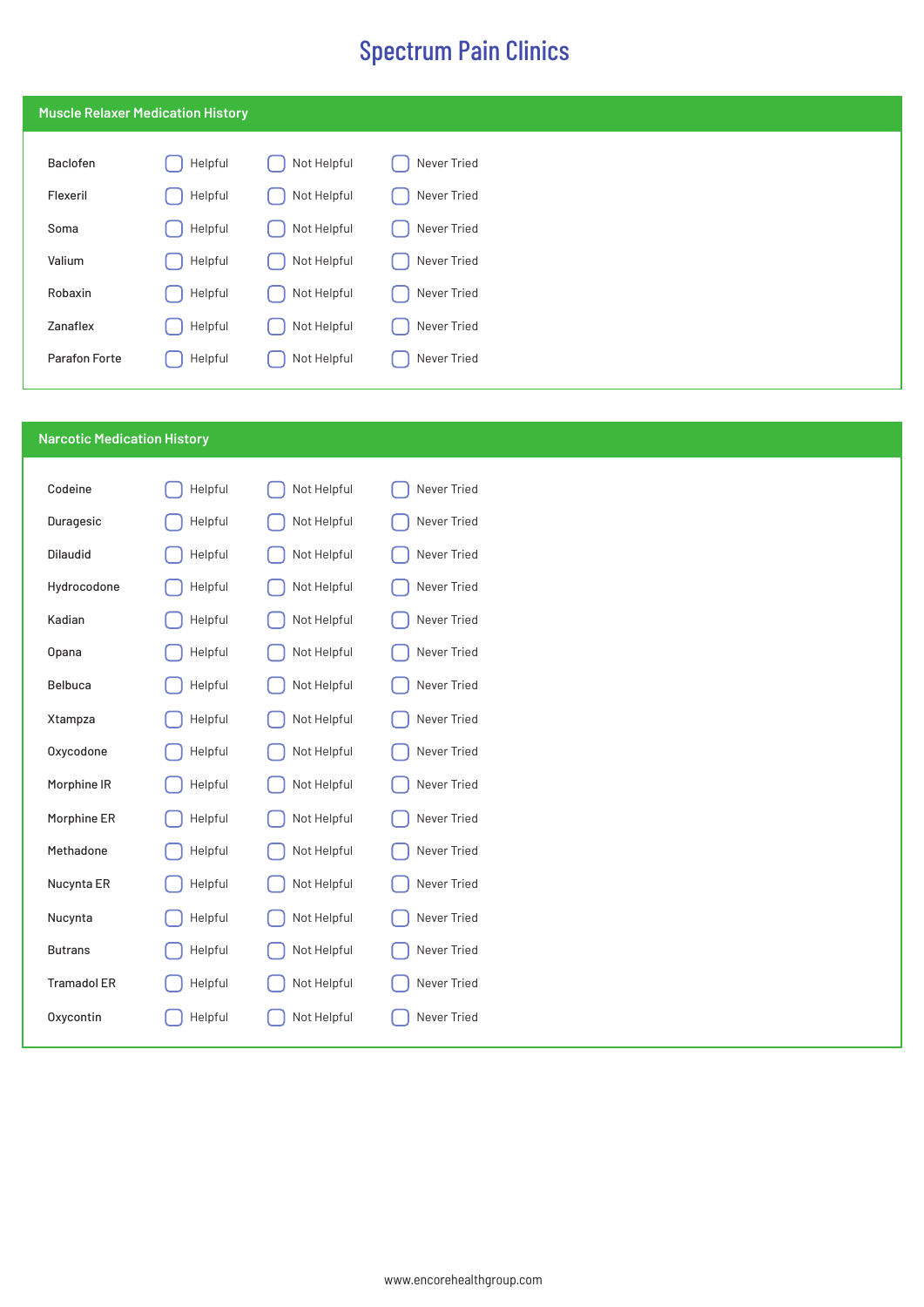| <b>Other Medication History</b> |         |             |             |
|---------------------------------|---------|-------------|-------------|
| Cymbalta                        | Helpful | Not Helpful | Never Tried |
| Clonidine                       | Helpful | Not Helpful | Never Tried |
| Amitriptyline                   | Helpful | Not Helpful | Never Tried |
| Keppra                          | Helpful | Not Helpful | Never Tried |
| Klonopin                        | Helpful | Not Helpful | Never Tried |
| Lidoderm                        | Helpful | Not Helpful | Never Tried |
| Neurontin                       | Helpful | Not Helpful | Never Tried |
| Topamax                         | Helpful | Not Helpful | Never Tried |
| ZTlido                          | Helpful | Not Helpful | Never Tried |
| Aimovig                         | Helpful | Not Helpful | Never Tried |
| Emgality                        | Helpful | Not Helpful | Never Tried |

## **Constipation Medication History**

| Senna     | Helpful | Not Helpful | Never Tried |
|-----------|---------|-------------|-------------|
| Lactulose | Helpful | Not Helpful | Never Tried |
| Ducolax   | Helpful | Not Helpful | Never Tried |
| Biscodyl  | Helpful | Not Helpful | Never Tried |
| Miralax   | Helpful | Not Helpful | Never Tried |
| Relistor  | Helpful | Not Helpful | Never Tried |
| Movantik  | Helpful | Not Helpful | Never Tried |
| Symproic  | Helpful | Not Helpful | Never Tried |
| Amitiza   | Helpful | Not Helpful | Never Tried |
|           |         |             |             |

### Past Medical History (Please check all diseases or disorders YOU have had)

| [ ] High Blood Pressure [ ] Emphysema [ ] Cirrhosis [ ] Kidney Disorder [ ] Cancer<br>  Migraines<br>Head Injury                   |
|------------------------------------------------------------------------------------------------------------------------------------|
| Stroke   Coronary Artery   Hepatitis   Fibromyalgia   Depression   Stroke   Coronary Artery<br>    High Cholesterol<br>Sleep Apnea |
| [ Gallbladder Disease [ ] Osteoporosis [ ] Anxiety [ ] Bowel Disease [ ] Seizures<br>    Heart Attack     Hiatal Hernia            |
| Spine Disorder ( ) Alcoholism ( ) Peripheral Nerve   HIV   Multiple Sclerosis   Heart Arrhythmia<br>  Pancreatitis                 |
| [ ] Arthritis OA/RA [ ] Addiction [ ] Ulcers<br>  Diabetes<br>$\left  \right $ Reflux<br>  Muscle Disorder                         |
| No Known Allergies Noted   Yes<br>Please List your Allergies:<br>If yes, please list?                                              |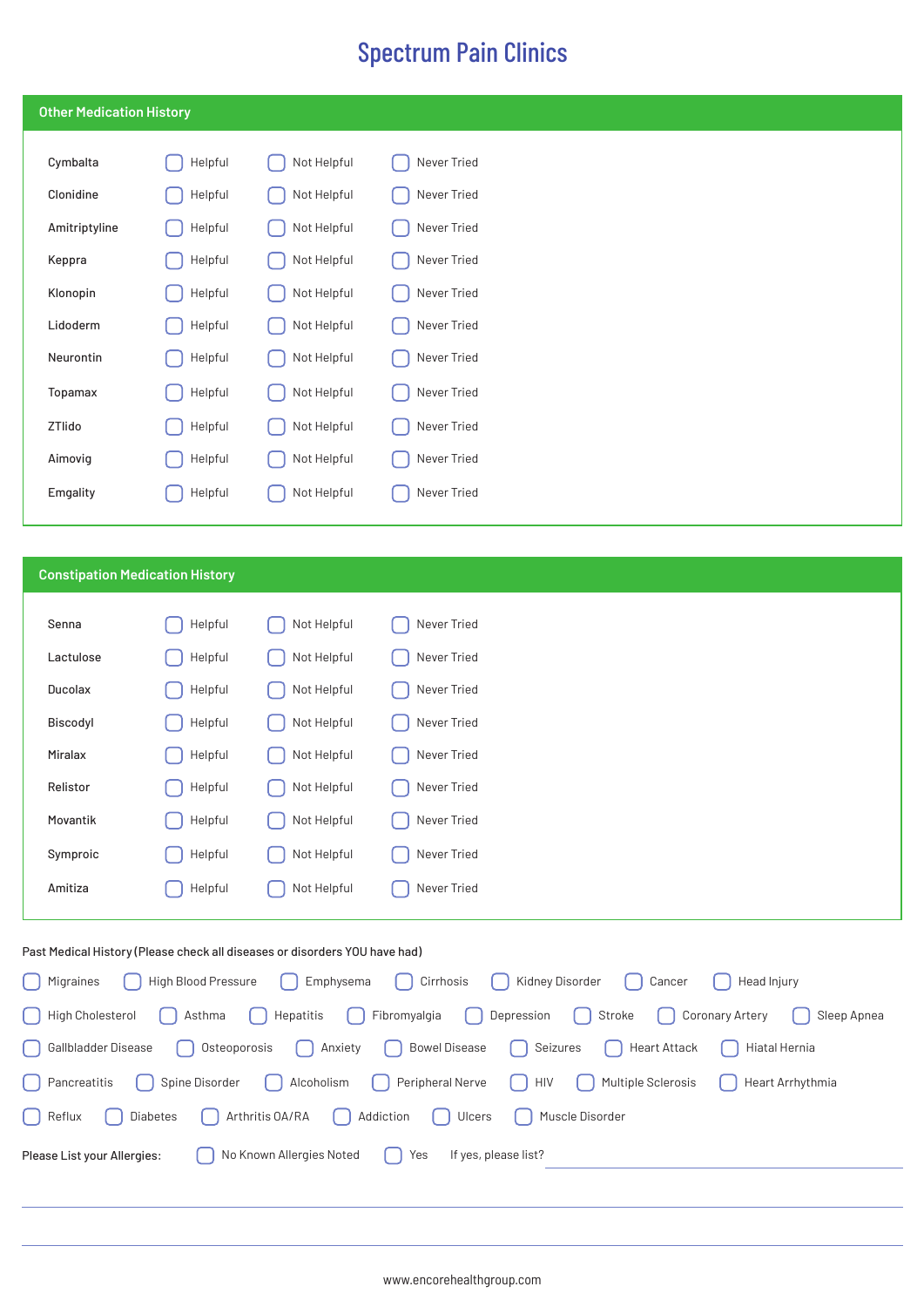| Please List your previous surgeries: (Please include the year) |  |  |  |  |  |  |
|----------------------------------------------------------------|--|--|--|--|--|--|
|----------------------------------------------------------------|--|--|--|--|--|--|

No **C** Yes If yes, please list?

| Family History: (Please check the family members who have had the following disease/disorders) |        |        |             |  |  |
|------------------------------------------------------------------------------------------------|--------|--------|-------------|--|--|
| <b>Family History of Mental Disorder</b>                                                       | Father | Mother | Grandparent |  |  |
| Family History of Drug abuse                                                                   |        |        |             |  |  |
| Family History of Alcohol Abuse                                                                |        |        |             |  |  |
| Family History of Diabetes                                                                     |        |        |             |  |  |
| Family History of Hypertension                                                                 |        |        |             |  |  |

<u> 1980 - Johann Barn, amerikansk politiker (</u>

### Any other notable Family History:

| Review of Systems: Please mark each of the following symptoms/problems that you CURRENTLY have. |                                                                       |  |  |  |
|-------------------------------------------------------------------------------------------------|-----------------------------------------------------------------------|--|--|--|
|                                                                                                 |                                                                       |  |  |  |
| General:                                                                                        | Weight Gain<br><b>Night Sweats</b><br>Weight Loss<br>Fever<br>Fatigue |  |  |  |
| HEENT:                                                                                          | Headaches<br>Sinusitis<br>Hearing Loss                                |  |  |  |
| Respiratory:                                                                                    | Shortness of breath<br>C-Pap<br>Sleep Apnea                           |  |  |  |
| Cardiology:                                                                                     | High Blood Pressure<br>Chest Pain<br>Irregular Heartbeat              |  |  |  |
| Gastroenterology:                                                                               | Chronic Nausea<br>Appetite Loss<br>Heartburn<br>Constipation          |  |  |  |
| Genitourinary:                                                                                  | Painful Urination<br><b>Enlarged Prostate</b><br>Blood in Urine       |  |  |  |
| Endocrine:                                                                                      | Abnormal Blood Sugars<br>Easy Bruising/Bleeding                       |  |  |  |
| Vascular:                                                                                       | Swelling in Legs                                                      |  |  |  |
| Musculoskeletal:                                                                                | Muscle Spasms<br>Neck Pain<br><b>Back Pain</b><br>Joint Pain          |  |  |  |
| Neurology:                                                                                      | Weakness/Numbness<br>Drowsiness<br>Dizziness<br>Seizures              |  |  |  |
| Psychiatric:                                                                                    | Depression<br>Anxiety                                                 |  |  |  |